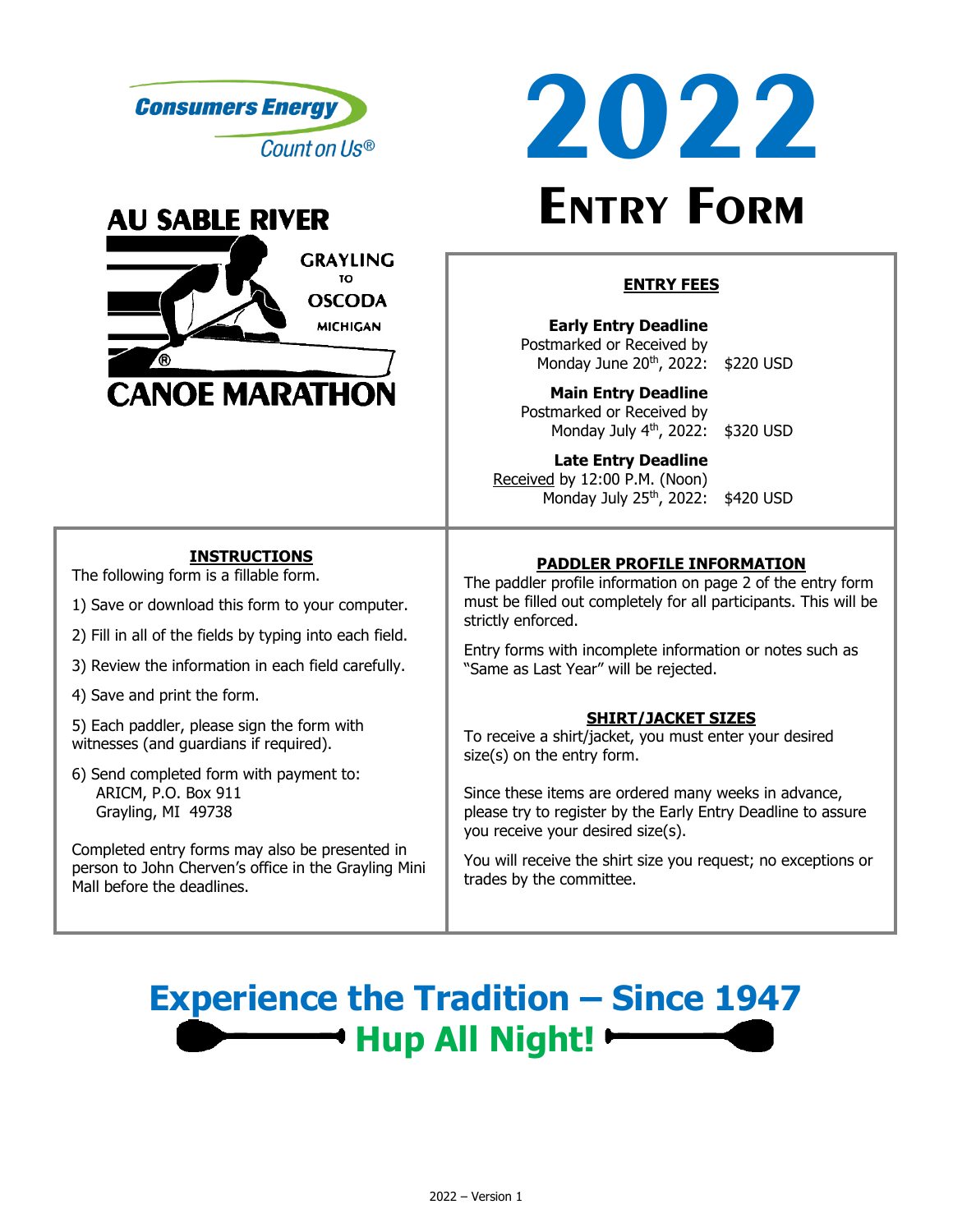### **74th AUSABLE RIVER CANOE MARATHON** July 26<sup>th</sup>, 27<sup>th</sup>, 28<sup>th</sup>, 29<sup>th</sup>, 30<sup>th</sup>, and 31st, 2022 Grayling to Oscoda - Michigan

For Committee Use Only: Assigned Canoe Number, date received, initials, etc.

| Please fill in the fields provided by typing in the form and complete the entire application. Please save and print this completed application and send<br>with your signatures and entry fee. Incomplete applications may be rejected.                                                                                                                                                                                                                                                                                                                                                                                                                                                                                                                                                                                                                                                                                                                                         |             |                                             |                                       |             |                                       |      |  |  |
|---------------------------------------------------------------------------------------------------------------------------------------------------------------------------------------------------------------------------------------------------------------------------------------------------------------------------------------------------------------------------------------------------------------------------------------------------------------------------------------------------------------------------------------------------------------------------------------------------------------------------------------------------------------------------------------------------------------------------------------------------------------------------------------------------------------------------------------------------------------------------------------------------------------------------------------------------------------------------------|-------------|---------------------------------------------|---------------------------------------|-------------|---------------------------------------|------|--|--|
| We desire to enter the 2022 Consumers Energy AuSable River Canoe Marathon and agree to abide the rules of the race.<br><b>BOW PADDLER INFORMATION</b>                                                                                                                                                                                                                                                                                                                                                                                                                                                                                                                                                                                                                                                                                                                                                                                                                           |             |                                             |                                       |             |                                       |      |  |  |
| Name:                                                                                                                                                                                                                                                                                                                                                                                                                                                                                                                                                                                                                                                                                                                                                                                                                                                                                                                                                                           |             |                                             |                                       |             |                                       | Sex: |  |  |
| Date of birth (m/d/yyyy):                                                                                                                                                                                                                                                                                                                                                                                                                                                                                                                                                                                                                                                                                                                                                                                                                                                                                                                                                       |             | Home Phone:                                 |                                       | Cell Phone: |                                       |      |  |  |
| Current address:                                                                                                                                                                                                                                                                                                                                                                                                                                                                                                                                                                                                                                                                                                                                                                                                                                                                                                                                                                |             |                                             |                                       |             |                                       |      |  |  |
| City:                                                                                                                                                                                                                                                                                                                                                                                                                                                                                                                                                                                                                                                                                                                                                                                                                                                                                                                                                                           |             | State/Province:                             |                                       |             | ZIP Code:                             |      |  |  |
| Shirt Size:<br>Jacket Size:                                                                                                                                                                                                                                                                                                                                                                                                                                                                                                                                                                                                                                                                                                                                                                                                                                                                                                                                                     |             | e-mail:                                     |                                       |             |                                       |      |  |  |
| Have you ever attended Crawford (Grayling) and/or Oscoda Area Schools?:<br>Please indicated the years attended:                                                                                                                                                                                                                                                                                                                                                                                                                                                                                                                                                                                                                                                                                                                                                                                                                                                                 |             |                                             |                                       |             |                                       |      |  |  |
| Are you a U.S. military veteran?:                                                                                                                                                                                                                                                                                                                                                                                                                                                                                                                                                                                                                                                                                                                                                                                                                                                                                                                                               |             |                                             | If yes, please indicate which branch: |             |                                       |      |  |  |
| <b>STERN PADDLER INFORMATION</b>                                                                                                                                                                                                                                                                                                                                                                                                                                                                                                                                                                                                                                                                                                                                                                                                                                                                                                                                                |             |                                             |                                       |             |                                       |      |  |  |
| Name:                                                                                                                                                                                                                                                                                                                                                                                                                                                                                                                                                                                                                                                                                                                                                                                                                                                                                                                                                                           |             |                                             |                                       |             |                                       | Sex: |  |  |
| Date of birth (m/d/yyyy):                                                                                                                                                                                                                                                                                                                                                                                                                                                                                                                                                                                                                                                                                                                                                                                                                                                                                                                                                       | Home Phone: |                                             | Cell Phone:                           |             |                                       |      |  |  |
| Current address:                                                                                                                                                                                                                                                                                                                                                                                                                                                                                                                                                                                                                                                                                                                                                                                                                                                                                                                                                                |             |                                             |                                       |             |                                       |      |  |  |
| City:                                                                                                                                                                                                                                                                                                                                                                                                                                                                                                                                                                                                                                                                                                                                                                                                                                                                                                                                                                           |             | State/Province:                             |                                       |             | Zip Code:                             |      |  |  |
| Shirt Size:<br>Jacket Size:                                                                                                                                                                                                                                                                                                                                                                                                                                                                                                                                                                                                                                                                                                                                                                                                                                                                                                                                                     |             | e-mail:                                     |                                       |             |                                       |      |  |  |
| Have you ever attended Crawford (Grayling) and/or Oscoda Area Schools?:                                                                                                                                                                                                                                                                                                                                                                                                                                                                                                                                                                                                                                                                                                                                                                                                                                                                                                         |             |                                             |                                       |             | Please indicated the years attended:  |      |  |  |
| Are you a U.S. military veteran?:                                                                                                                                                                                                                                                                                                                                                                                                                                                                                                                                                                                                                                                                                                                                                                                                                                                                                                                                               |             |                                             |                                       |             | If yes, please indicate which branch: |      |  |  |
|                                                                                                                                                                                                                                                                                                                                                                                                                                                                                                                                                                                                                                                                                                                                                                                                                                                                                                                                                                                 |             | <b>SUPPORT CREW CAPTAIN INFORMATION</b>     |                                       |             |                                       |      |  |  |
| Support Crew Captain Name:                                                                                                                                                                                                                                                                                                                                                                                                                                                                                                                                                                                                                                                                                                                                                                                                                                                                                                                                                      |             |                                             |                                       |             |                                       |      |  |  |
| Address:                                                                                                                                                                                                                                                                                                                                                                                                                                                                                                                                                                                                                                                                                                                                                                                                                                                                                                                                                                        |             |                                             |                                       | Cell Phone: |                                       |      |  |  |
| City:                                                                                                                                                                                                                                                                                                                                                                                                                                                                                                                                                                                                                                                                                                                                                                                                                                                                                                                                                                           |             | State/Province:                             |                                       |             | ZIP Code:                             |      |  |  |
| Relationship:                                                                                                                                                                                                                                                                                                                                                                                                                                                                                                                                                                                                                                                                                                                                                                                                                                                                                                                                                                   |             |                                             |                                       |             |                                       |      |  |  |
|                                                                                                                                                                                                                                                                                                                                                                                                                                                                                                                                                                                                                                                                                                                                                                                                                                                                                                                                                                                 |             | <b>SPONSOR INFORMATION</b>                  |                                       |             |                                       |      |  |  |
| Sponsor Name #1:                                                                                                                                                                                                                                                                                                                                                                                                                                                                                                                                                                                                                                                                                                                                                                                                                                                                                                                                                                |             |                                             |                                       |             |                                       |      |  |  |
| Sponsor Name #2:                                                                                                                                                                                                                                                                                                                                                                                                                                                                                                                                                                                                                                                                                                                                                                                                                                                                                                                                                                |             |                                             |                                       |             |                                       |      |  |  |
| Sponsors— list your two (2) primary team sponsors. These sponsors will be listed in Marathon publicity. (list two maximum)                                                                                                                                                                                                                                                                                                                                                                                                                                                                                                                                                                                                                                                                                                                                                                                                                                                      |             |                                             |                                       |             |                                       |      |  |  |
|                                                                                                                                                                                                                                                                                                                                                                                                                                                                                                                                                                                                                                                                                                                                                                                                                                                                                                                                                                                 |             | <b>TIME TRIAL INFORMATION</b>               |                                       |             |                                       |      |  |  |
| Time Trials for starting position— sprints will be held at approximately four minute intervals on Wednesday July 27th 4:00-6:00 P.M.,<br>Thursday July 28th, 3:00-6:30 P.M. and Friday July 29th 2:00-4:30 P.M. Please request a first and second choice for your Time Trial time:                                                                                                                                                                                                                                                                                                                                                                                                                                                                                                                                                                                                                                                                                              |             |                                             |                                       |             |                                       |      |  |  |
| Sprint Slot (1 <sup>st</sup> Choice):                                                                                                                                                                                                                                                                                                                                                                                                                                                                                                                                                                                                                                                                                                                                                                                                                                                                                                                                           |             |                                             |                                       |             |                                       |      |  |  |
| Sprint Slot (2 <sup>nd</sup> Choice):                                                                                                                                                                                                                                                                                                                                                                                                                                                                                                                                                                                                                                                                                                                                                                                                                                                                                                                                           |             |                                             |                                       |             |                                       |      |  |  |
| Note: The time trial course is Closed to All competitors during the time trials event except those paddling at their designated time.<br>Violators will be subject to a two (2) minute Time Trial penalty.                                                                                                                                                                                                                                                                                                                                                                                                                                                                                                                                                                                                                                                                                                                                                                      |             |                                             |                                       |             |                                       |      |  |  |
| <b>CANOE NUMBER</b><br>**Canoe Numbers — In an effort to assist race officials and spectators in identifying teams, especially during night paddling, a uniform system of canoe numbers was<br>established in 2002. The numbers will consist of a single sheet applied to each side of the canoe on the bow. The design of the sheets will include the Sponsor logo, and<br>made of a size which will be applied directly over any number currently on your canoe. The material will be designed for easy removal after the Marathon. Teams<br>entering by the first deadline may request a specific number. Every effort will be made to accommodate such requests, however, assignment of the requested<br>number cannot be guaranteed. Only two digit numbers from 00-99 will be assigned. No three digit numbers will be used. Therefore, teams should not print shirts or<br>other fan support items until their canoe number has been verified by the Marathon committee. |             |                                             |                                       |             |                                       |      |  |  |
| Requested Canoe $#$ (1 <sup>st</sup> Choice):                                                                                                                                                                                                                                                                                                                                                                                                                                                                                                                                                                                                                                                                                                                                                                                                                                                                                                                                   |             | Requested Canoe # (2 <sup>nd</sup> Choice): |                                       |             |                                       |      |  |  |
| Canoe Design used for Race (Manufacturer & Model):                                                                                                                                                                                                                                                                                                                                                                                                                                                                                                                                                                                                                                                                                                                                                                                                                                                                                                                              |             |                                             |                                       |             |                                       |      |  |  |
| Mail completed entry application with check or money order made payable in U.S. dollars made out to AuSable River Canoe Marathon:<br>ARICM, P.O. Box 911, Grayling, MI 49738<br>For more information call: (989) 745-6576 or email: contact@ausablecanoemarathon.org                                                                                                                                                                                                                                                                                                                                                                                                                                                                                                                                                                                                                                                                                                            |             |                                             |                                       |             |                                       |      |  |  |